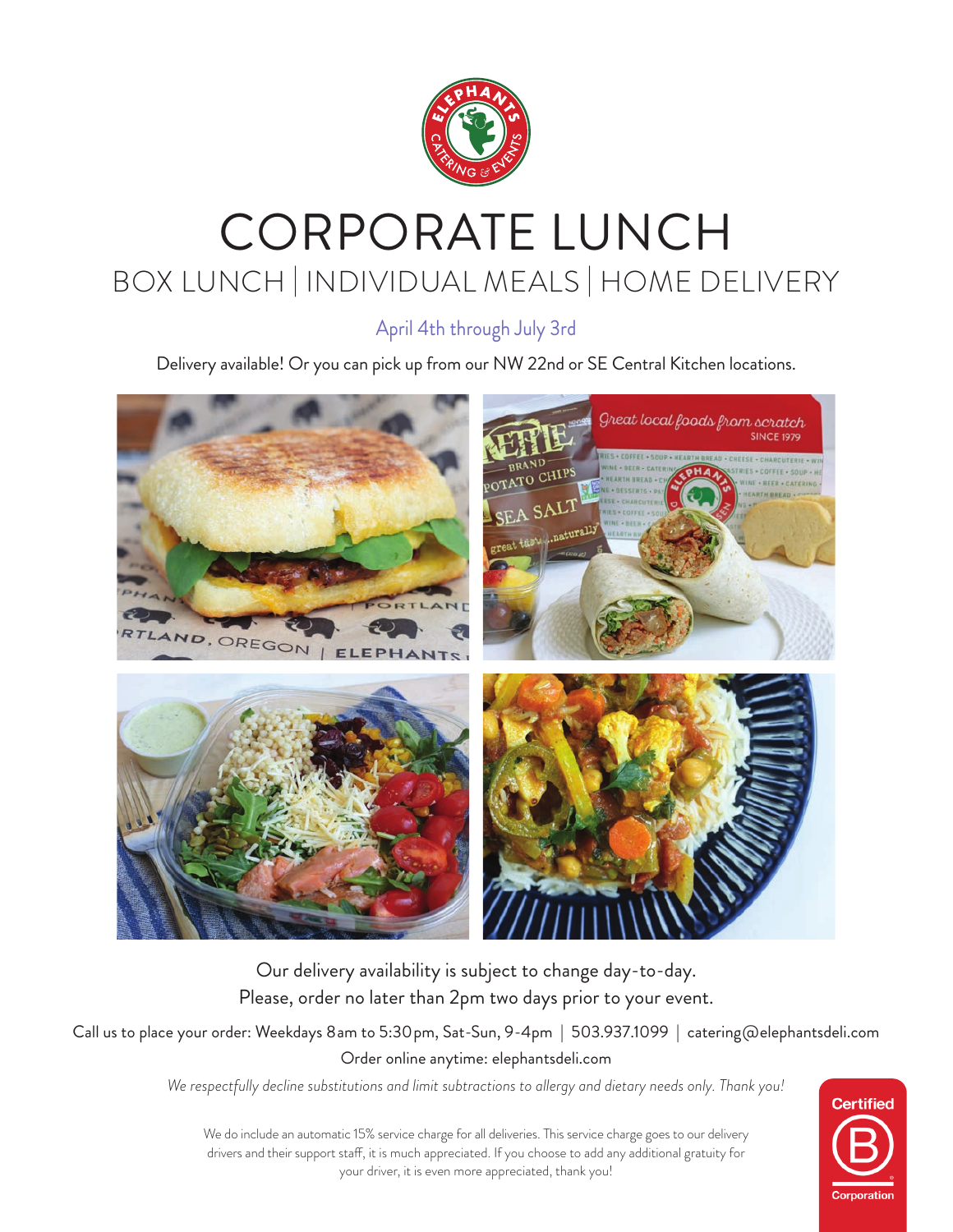### **BREAKFAST**

### BACON BREAKFAST SANDWICH O **O O**

*Eggs, bacon, and Tillamook cheddar cheese with creamy Cholula sauce on ciabatta*– 6.5

### VEGGIE SAUSAGE BREAKFAST SANDWICH **O © © ©** (© A

*Eggs, jackfruit black bean veggie sausage, Tillamook cheddar, and spinach with hollandaise on ciabatta*– 6.5

CHILI CON QUESO BREAKFAST BURRITO  $\mathbf{O} \circledast \mathbf{O}$  (10)  $\mathbf{O}$ *Eggs, potatoes, pinto beans, jalapeños, poblanos, green chilies, tomato, cream cheese, jack cheese, sour cream, cilantro, and scallions in a whole wheat tortilla*– 7.5

## **REW SAUSAGE BREAKFAST BURRITO O @ @ @**

*Eggs, sausage, potatoes, pepper jack cheese, and creamy Cholula sauce in a flour tortilla*– 7.5

#### GRANOLA & YOGURT PARFAIT <sup>1</sup>  $\bullet$

*Elephants granola with vanilla and strawberry yogurt and fresh seasonal berries–* 7

### BANANA BREAD **O © © ©** VE

*Cake-like, with pecans and a hint of vanilla*– 18 / loaf

### LUNCH ENTRÉES

Individual servings of our favorite lunchtime specials.

### CHICKEN POT PIE O ® ® ® ©

*Chicken, root vegetables, and creamy herb sauce topped with Elephants homemade biscuits–* 10

#### CHICKEN ENCHILADA VERDE <sup>1</sup>

*Seasoned chicken and cheese enchiladas baked in our tomatillo sauce served with Spanish rice–* 10

### MACARONI & CHEESE **O @** VE **4**

*Guest favorite — cavatappi pasta and cheese sauce topped with seasoned bread crumbs–* 8

#### MACARONI & CHEESE WITH SMOKED BACON © © ©

*Our creamy macaroni and cheese with Applewood-smoked bacon, caramelized onions, Parmesan cheese, parsley, and lemon–* 10

#### ALL-AMERICAN MEATLOAF WITH MASHED POTATOES  $0000$

*Our classic meatloaf paired with creamy mashed potatoes–* 10

### TERIYAKI CHICKEN OF **OF WE**

*Grilled boneless chicken thighs glazed with our wheat-free teriyaki sauce; served with sushi rice and garnished with pineapple and pickled cucumber slices–* 10

### VEGGIE TIKKA MASALA @ OF WF VG **4**

*Garbanzo beans, spinach, onions, and a splash of coconut milk simmered in our flavorful tikka masala sauce; served with garlic rice and garnished with our bread & butter pickled jalapeños–* 10

### LUNCHTIME SPECIAL

 *Your choice of entrée served with a fresh fruit salad, and a big chocolate chip cookie–* 17.5

SERVED HOT

**O** EGG **(b)** DAIRY **C**) WHEAT **C** FISH **O** PEANUTS **C** TREE NUTS

SHELLFISH (DF) DAIRY FREE (WF) WHEAT FREE (VE) VEGETARIAN (VG) VEGAN

ELEPHANTS CATERING & EVENTS | CORPORATE LUNCH | SPRING 2022 | ELEPHANTSDELI.COM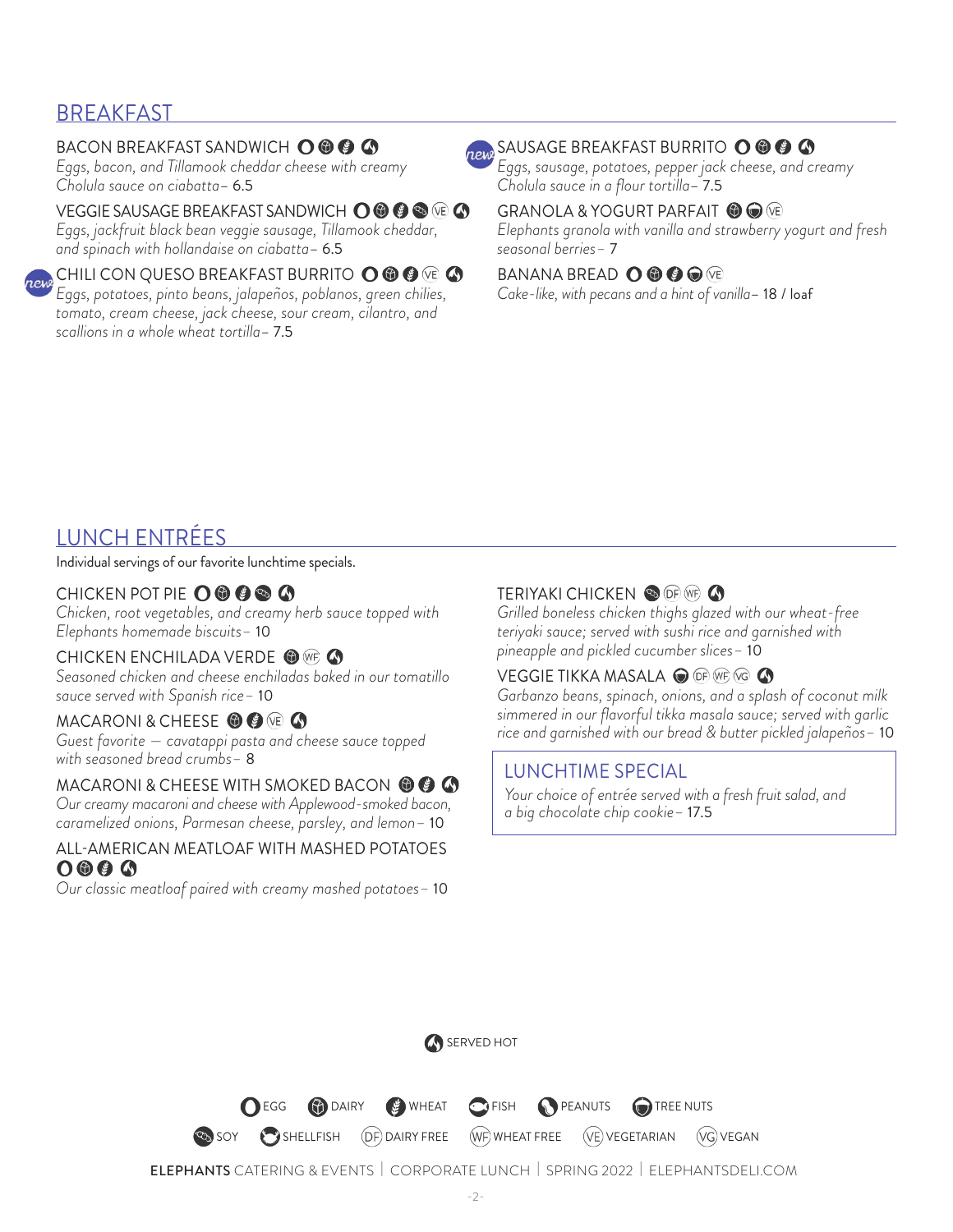### LIGHT LUNCH & SNACKS

These items are the perfect choice for a smaller meal or a mid-day pick-me-up.

### KALE CHICKEN CAESAR  $\mathbf{\mathsf{O}} \mathbf{\odot} \mathbf{\mathsf{O}}$  (mp

*Kale, diced chicken breast, hard-boiled egg, and Parmesan cheese tossed in our Caesar dressing–* 7

FRESH FRUIT SALAD OF WE VG *A mix of honeydew, cantaloupe, pineapple, grapes, strawberries, and blueberries–* 7

CHEESE & FRUIT **to @** VE *Cheddar, provolone, grapes, apples, and crackers–* 7.5

VEGGIES & RANCH O ® VE *Carrots, celery, cucumber, tomato, and a hard-boiled egg; served with our roasted garlic ranch dip–* 7.5

### TERIYAKI SALMON BITES OOO OP WE

*Roasted teriyaki salmon bites on a bed of spinach; served with our wasabi dipping sauce–* 10

SESAME NOODLES  $\bullet$  **®** DP  $\heartsuit$ *Noodles with our sweet and spicy sesame dressing–* 7

QUINOA & BLACK BEAN SALAD SO OF WE VG *With smoky lime dressing–* 7

KETTLE CHIPS *Sea salt, NY cheddar, salt and pepper, honey Dijon, or barbecue–* 2 / 2 oz bag





### **SANDWICHES**

All sandwiches are sliced in half and individually wrapped. Need it wheat-free? Wheat-free buns available for \$3.

### **TURKEY CLUB OOO**

*Turkey, bacon, Swiss, tomato, and lettuce on French white bread–* 9 *(mayonnaise now comes on the side)*

### TURKEY & CHEDDAR O O O

*Turkey, cheddar, tomato, and lettuce on multigrain bread–* 8 *(mayonnaise now comes on the side)*

### JAMBON ET FROMAGE <sup>O</sup>

*Ham, Swiss, butter, and Dijon on our ficelle–* 8

#### NORTHERN ITALIAN **6 C** VE

*Roma tomatoes, fresh mozzarella, basil, and basil oil on our ficelle–* 9

#### TEMPEH & QUINOA WRAP  $\bullet$  S of G

*Quinoa, marinated tempeh, spinach, arugula, mixed greens, carrots, scallions, vegan mayonnaise, and our soy ginger dressing–* 9

### ALBACORE TUNA SALAD O @ O @

*Tuna, mayonnaise, tomato, pickle, and lettuce on multigrain bread–* 8

### SACK & BOX LUNCH OPTIONS

#### **SANDWICH SACK LUNCH**

 *Your choice of sandwich served with sea salt chips and two shortbread cookies–* 12

#### **SANDWICH BOX LUNCH**

 *Your choice of sandwich served with sea salt chips, a fresh fruit salad, and two shortbread cookies–* 17

### **WHEAT-FREE OR VEGAN SANDWICH LUNCH**

 *Your choice of sandwich served with sea salt chips, and a fresh fruit salad–* 17.75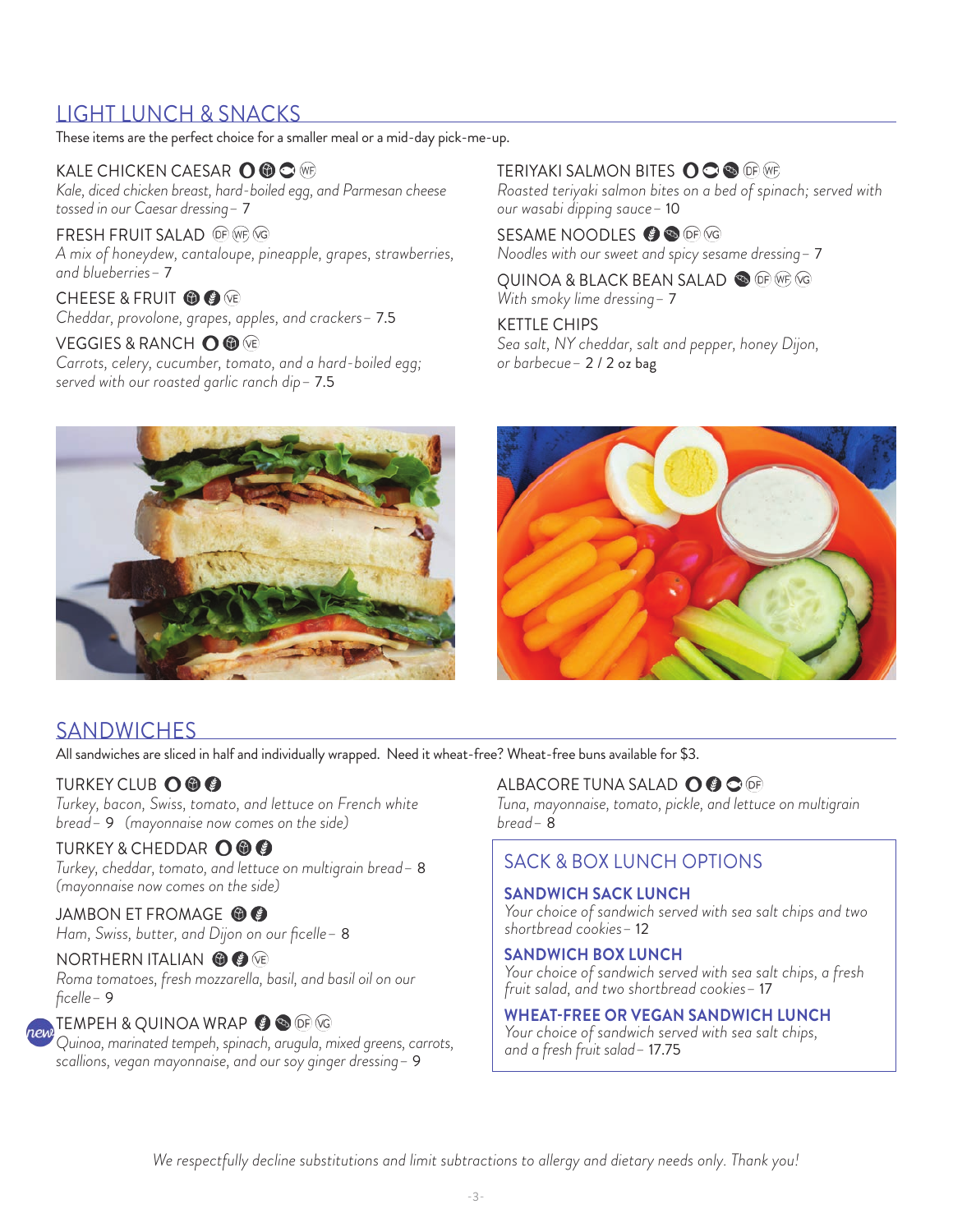### SALADS

### Our salads are individually packed with a container of dressing.

WILLAMETTE VALLEY SALAD **6 C** WP VE *Mixed greens, romaine, hazelnuts, blue cheese, apples, grapes, and our raspberry vinaigrette–* 10.5

#### SEASONAL HOUSE SALAD OF THE TO *Arugula, radicchio, red leaf lettuce, fresh fennel, dried cranberries, seasoned pepitas, and our rosé dressing–* 10

CHICKEN CAESAR SALAD O © © C *Romaine, chicken breast, hard-boiled egg, radicchio, croutons, Parmesan, and our Caesar dressing–* 10.5

### CLASSIC COBB SALAD **O** @ WF

*Chicken breast, romaine, hard-boiled egg, blue cheese, bacon, tomato, scallions, and our French vinaigrette–* 10.5

### SMOKED SALMON SALAD **O © © © ©**

*Smoked salmon, arugula, dried cranberries, pearl couscous, roasted corn, tomatoes, Parmesan, pepitas, and our creamy pesto dressing–* 10.5

### SACK & BOX LUNCH OPTIONS

### **SALAD SACK LUNCH**

 *Your choice of salad served with fresh roll, butter, and two shortbread cookies–* 13.5

### **SALAD BOX LUNCH**

 *Your choice of salad served with fresh roll & butter, a fresh fruit salad, and two shortbread cookies–* 18.5

### **WHEAT-FREE OR VEGAN SALAD LUNCH**

 *Your choice of salad served with sea salt chips and a fresh fruit salad–* 18

### SOUPS

pint*–* 7

TOMATO ORANGE <sup>O</sup> WE VE **4** *A creamy, dreamy tomato soup with a twist of orange*

### MAMA LEONE'S **O @ @ @**

*Our signature Italian chicken soup with tomato, onion, celery, spinach, and herbs, and a touch of cream*

### SWEET POTATO & KALE  $\bigcirc$  of we vg  $\bigcirc$

*Sweet potatoes, kale, spinach, garbanzo beans, and vegetables simmered in our vegetable stock with garlic, spices, and a touch of coconut milk*

### $\mathbf B$  BEEF & BARLEY  $\mathbf \bullet$   $\mathbf \bullet$  of  $\mathbf \bullet$

*Tender bites of beef, cooked with barley, carrots, onion, celery, leeks, and tomato simmered in beef stock—available April 4th until May 8th*

### CHICKEN LIME TORTILLA SOF WF 4

*Chicken breast simmered in our house-made chicken stock with poblanos, jalapeños, onions, tomatoes, corn, and seasonings available May 9th until June 5th*

### CORN CHOWDER **to @ @ @**

*A creamy chowder full of corn, potatoes, bacon, onions, celery, and a few poblano peppers for a slight kick—available June 6th until July 3rd*



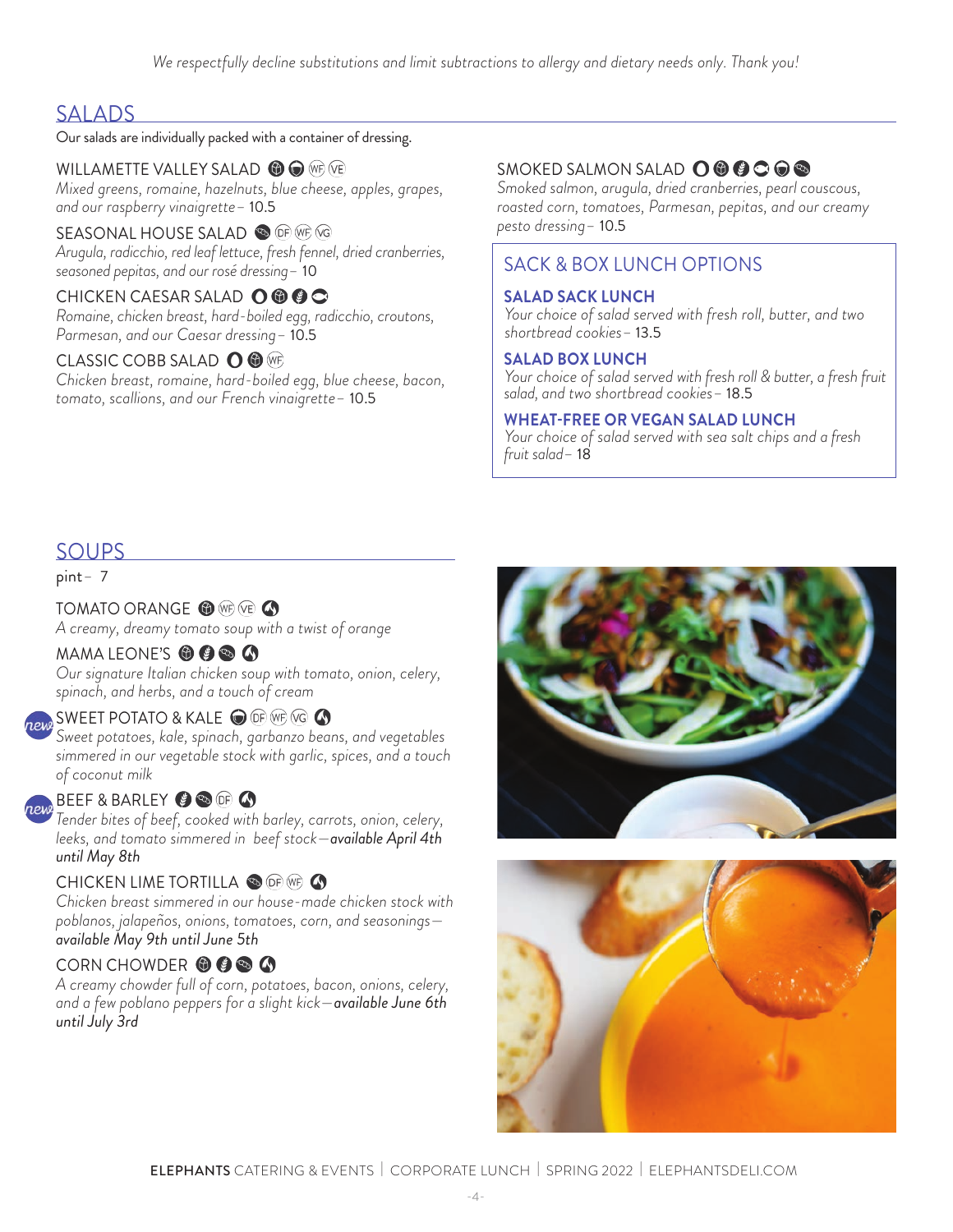### HAPPY HOUR CASSEROLES

Individual portions of our favorite appetizers

### APPETIZER SAMPLER **O O @ C** O <sup>®</sup>

*Our favorite ready-to-eat appetizers—cucumbers with goat cheese and pistachios, tomato basil tartlets, and teriyaki salmon bites with our wasabi dip–* 13

### HAPPY HOUR TRIO O **O @ @**

*A sampling of appetizers—steakhouse meatballs with steak sauce, zucchini and Parmesan stuffed mushrooms, and arancini primavera–* 14

### CHEESE & FRUIT **to @** ve

*Cheddar, provolone, grapes, apples, and crackers–* 7.5

### VEGGIES & RANCH **O ©** VE

*Carrots, celery, cucumber, tomato, and a hard-boiled egg; served with our roasted garlic ranch dip–* 7.5

### TERIYAKI SALMON BITES **O O O** (If (If )

*Roasted teriyaki salmon bites on a bed of spinach; served with our wasabi dipping sauce–* 10



### BREAD

DINNER ROLLS  $\bigcirc$   $\bigcirc$   $\bigcirc$   $\bigcirc$   $\rightarrow$  8/ half-dozen BUTTER PATS *–* .30 / each



Our casseroles are ready to heat or freeze, and serve 2-4 people.

### CHICKEN POT PIE  $\mathbf{O} \mathbf{\Theta} \mathbf{\Theta} \mathbf{\Theta}$

*Chicken, root vegetables, and creamy herb sauce topped with Elephants homemade biscuits–* 19.5

### CHICKEN ENCHILADA VERDE <sup>O WF</sup>

*Seasoned chicken and cheese enchiladas baked in our tomatillo sauce–* 20

### VEGETARIAN ENCHILADA ROJA <sup>O WF</sup>

*Black bean and vegetable stuffed corn tortillas topped with cheddar cheese and roja sauce–* 20

### ALL-AMERICAN MEATLOAF **O © ©**

*Our take on a classic, made with lean ground beef and andouille sausage–* 25

### LASAGNA BOLOGNESE O ® ®

*Layers of lasagna with ricotta filling and our Bolognese ragú–* 21

### LASAGNA MARINARA O **O O** VE

Layers of lasagna with ricotta filling, spinach, and our béchamel *sauce–* 18.5

### MACARONI & CHEESE **@ @** VE

*Guest favorite — cavatappi pasta and cheese sauce topped with seasoned bread crumbs–* 15.5

### MACARONI & CHEESE WITH SMOKED BACON **OO**

*Our creamy macaroni and cheese with Applewood-smoked bacon, caramelized onions, Parmesan cheese, parsley, and lemon–* 20

Need a smaller meal? Take a look at our lunch entrées on page 2.



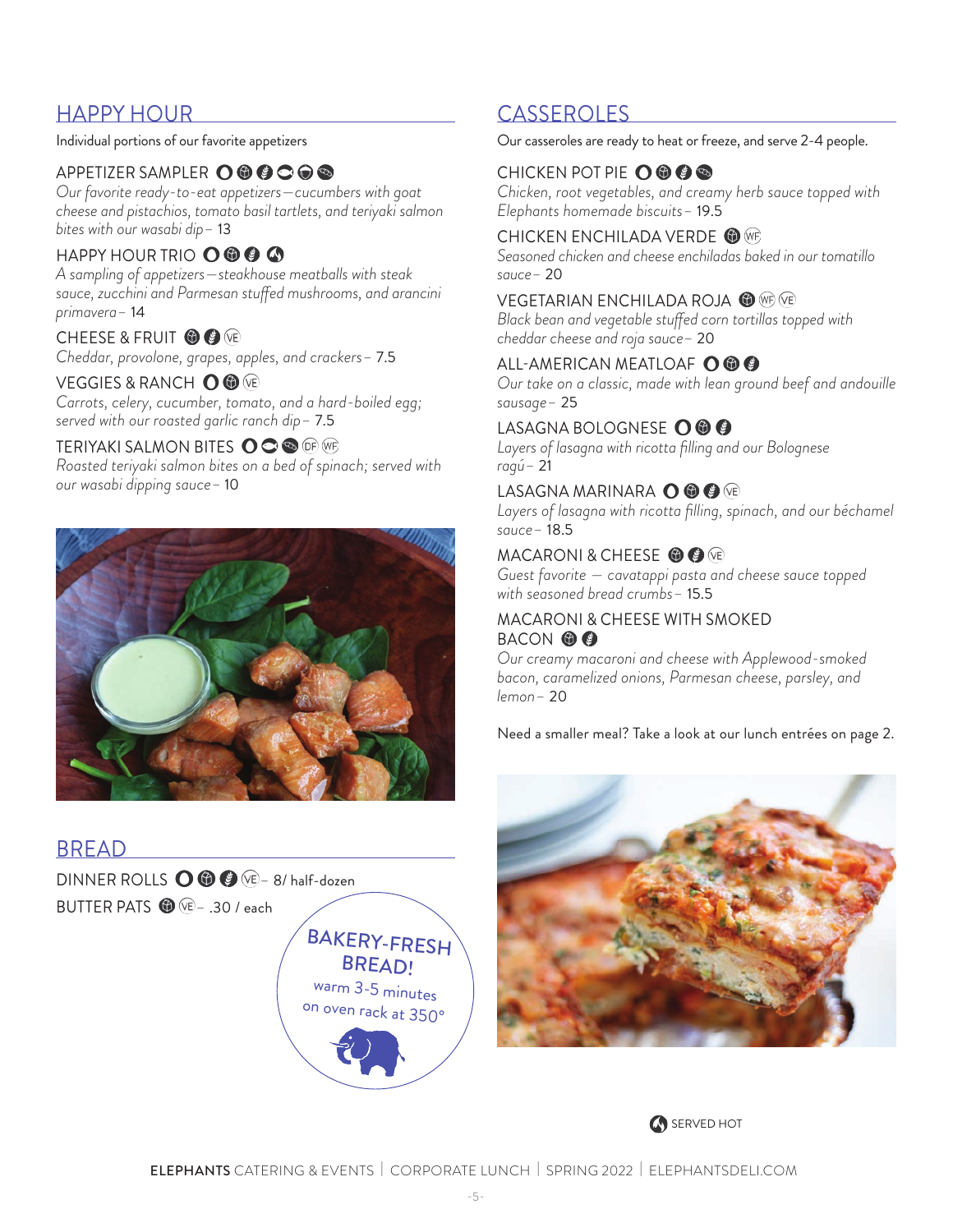### SWEET TREATS

### **BIG COOKIES OOOOO**

*Pick your favorite flavor—chocolate chip, double chocolate, cowboy (oatmeal chocolate chip), oatmeal raisin, or peanut butter*– each — 2.5 | half-dozen — 15

SHORTBREAD COOKIES **O O @** *Delicious elephant shaped shortbreads*– 1.75 / each | 10.5 / half-dozen

BANANA BREAD **O © © ©** VE *Cake-like, with pecans and a hint of vanilla*– 18 / loaf

CHOCOLATE MOUSSE O <sup>®</sup> *Light fluffy mousse made with chocolate and a hint of vanilla*– 5 / each

### RASPBERRY MOUSSE O ®

*A light, fluffy, and slightly tart mousse made with raspberries and topped with lemon whipped cream* – 5/ each

### **ORDAN STRAWBERRY RHUBARB PIE O ® ®** ®

*A perfect mix of sweet strawberries and tart rhubarb baked inside our flaky pie crust*–30 / whole pie

### NON-ALCOHOLIC BEVERAGES

SODAS

*Coke and diet coke–* 2.25 / each

POLAR SELTZER *Grapefruit and black cherry–* 2 / each

SAN PELLEGRINO *Aranciata, limonata–* 2.5 / each

GOLD PEAK TEA *Unsweetened–* 3.25 / each

APPLE JUICE– 2.75 / each

ELEPHANTS BOTTLED WATER*–* 2 / each

### STUMPTOWN COFFEE

*Regular Delicatessen Blend or decaf; served with cups, sugar, creamer, stir sticks, and cocktail napkins–* 30 / to-go (serves 12)

### STEVEN SMITH TEAS

*An assortment of green, black, and herbal teas; served with cups, sugar, creamer, stir sticks, and cocktail napkins–*  30 / to-go (serves 12)